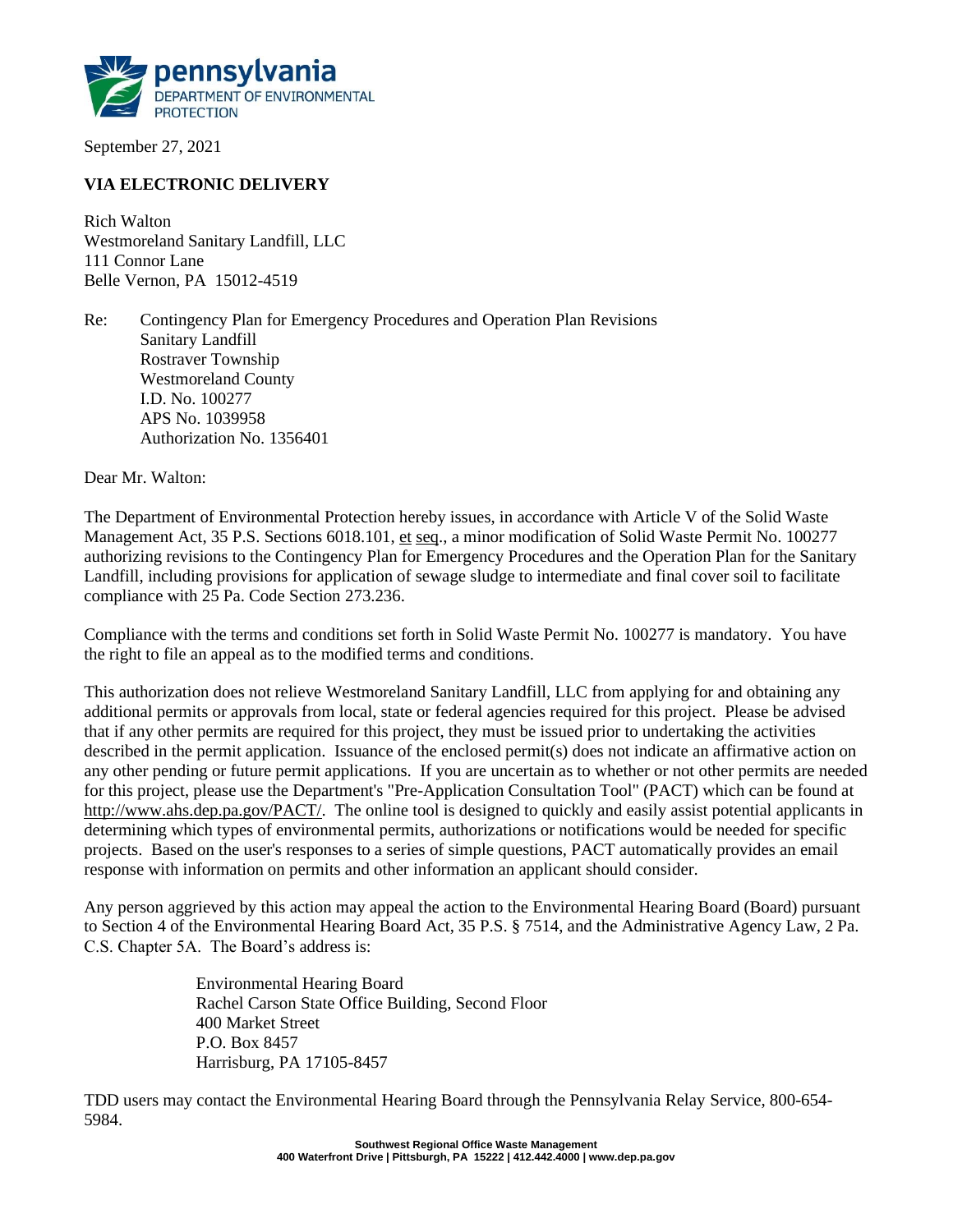Appeals must be filed with the Board within 30 days of receipt of notice of this action unless the appropriate statute provides a different time. This paragraph does not, in and of itself, create any right of appeal beyond that permitted by applicable statutes and decisional law.

A Notice of Appeal form and the Board's rules of practice and procedure may be obtained online at http://ehb.courtapps.com or by contacting the Secretary to the Board at 717-787-3483. The Notice of Appeal form and the Board's rules are also available in braille and on audiotape from the Secretary to the Board.

IMPORTANT LEGAL RIGHTS ARE AT STAKE. YOU SHOULD SHOW THIS DOCUMENT TO A LAWYER AT ONCE. IF YOU CANNOT AFFORD A LAWYER, YOU MAY QUALIFY FOR FREE PRO BONO REPRESENTATION. CALL THE SECRETARY TO THE BOARD AT 717-787-3483 FOR MORE INFORMATION. YOU DO NOT NEED A LAWYER TO FILE A NOTICE OF APPEAL WITH THE BOARD.

## **IF YOU WANT TO CHALLENGE THIS ACTION, YOUR APPEAL MUST BE FILED WITH AND RECEIVED BY THE BOARD WITHIN 30 DAYS OF RECEIPT OF NOTICE OF THIS ACTION.**

If you have any questions about the enclosed permit or requirements of the Solid Waste Management Act, please contact Denis Strittmatter at 412.442.5800.

Sincerely,

#### *Sharon Svitek*

Sharon Svitek Program Manager Bureau of Waste Management

Enclosure

cc: Westmoreland County Department of Planning and Development Rostraver Township Civil Design Solutions K. Lee Regional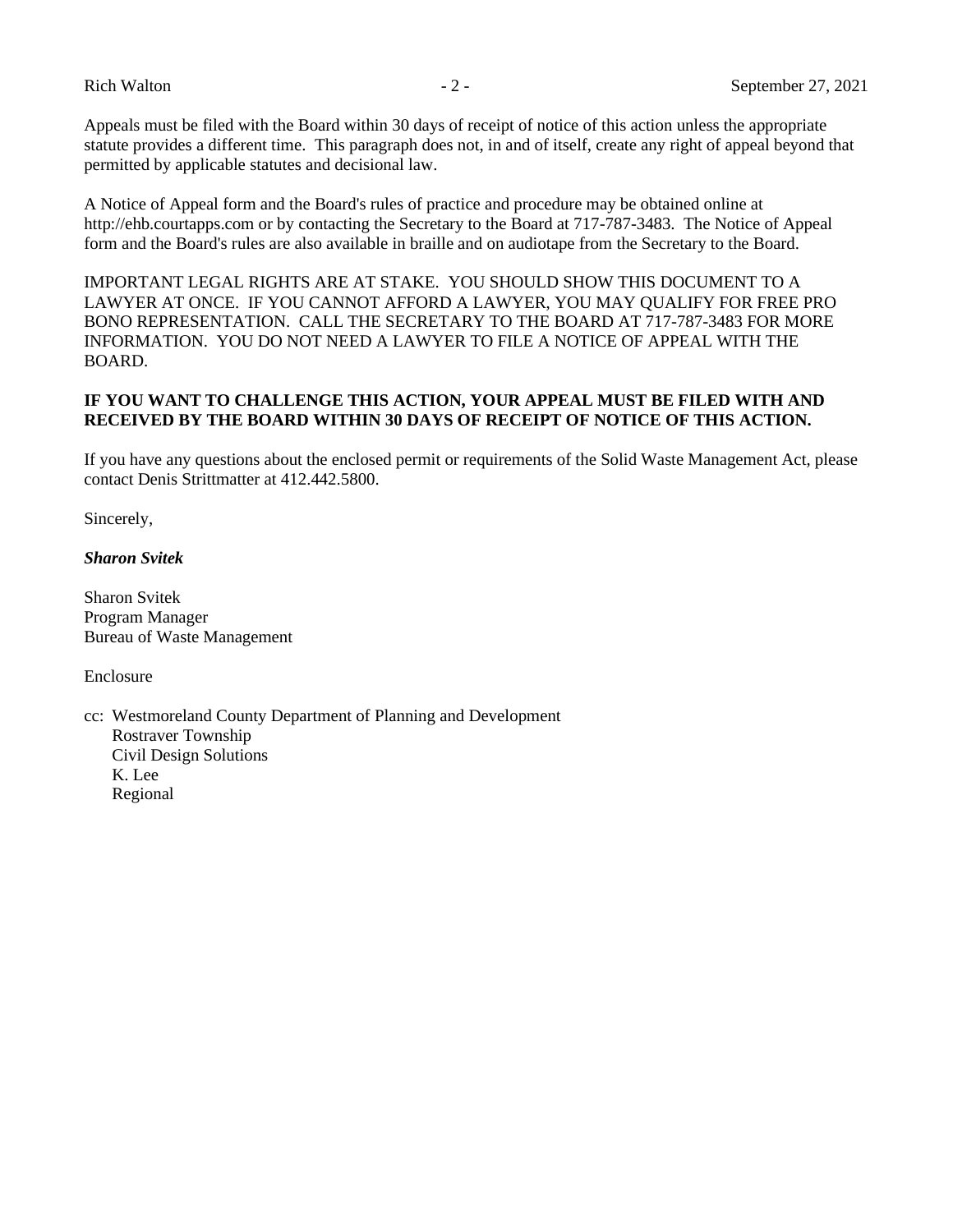## **COMMONWEALTH OF PENNSYLVANIA DEPARTMENT OF ENVIRONMENTAL PROTECTION WASTE MANAGEMENT**

#### FORM NO. 13-A

### MODIFICATION TO SOLID WASTE DISPOSAL AND/OR PROCESSING PERMIT

Under the provisions of Act 97, the Pennsylvania Solid Waste Management Act, the Act of July 7, 1980, P.L. 380, 35 P.S. §§ 6018.101, et seq., Solid Waste Permit Number 100277 issued on May 24, 1991 and reissued on July 20, 2015 to Westmoreland Sanitary Landfill, LLC for the operation of the Sanitary Landfill located in Rostraver Township, Westmoreland County is hereby modified as follows:

1. This permit modifies Solid Waste Permit No. 100277 originally issued on May 24, 1991. It is issued in response to Solid Waste Management Permit Application No. 100277 designated as Authorization Request No. 1356401 dated May 29, 2021 for revisions to the facility's Contingency Plan for Emergency Procedures and Operation Plan. The plans and specifications in the applications, including subsequent revisions and addendum(s) submitted to the initial application, are approved by the Department and are enforceable as a part of this permit amendment.

This permit modification is issued based on the assumption that the information submitted in Solid Waste Management Permit Application No. 100277 and designated as Authorization Request No. 1356401 referenced in Permit Condition No. 2 is accurate. Any inaccuracies found in this information may be grounds for the revocation or modification of this permit and potential enforcement action.

2. The approved application consists of the following documents:

| Form No./Letter | Form Title                                         | Date (Revision) |
|-----------------|----------------------------------------------------|-----------------|
| Form GIF        | General Information Form                           | 5/29/21         |
| Form A          | Application for Municipal or Residual Waste Permit | 5/29/21         |
| Form B          | Professional Certification                         | 5/29/21         |
| Form B1         | <b>Application Form Certification</b>              | 5/29/21         |
| Form MRW-C      | <b>Compliance History</b>                          | 5/29/21         |
| Form L          | Contingency Plan for Emergency Procedures          | 5/29/21         |
| Form 14         | Operation Plan - Phase II                          | 5/29/21         |

- 3. This permit modification authorizes revisions to the Contingency Plan for Emergency Conditions as described in Form L of the approved application. This authorization is subject to the following conditions:
	- A. The provisions of the approved plan shall be carried out whenever emergency situations arise which endanger public health and safety, or the environment.
	- B. A copy of the approved plan and any subsequent revisions shall be maintained on-site. All members of the facility's organization responsible for developing, implementing, and maintaining the plan, and all designated emergency coordinators, shall review the plan and be thoroughly familiar with its provisions.
	- C. Additional copies of the approved plan shall be distributed to the county and local emergency management agencies, local fire departments and/or Hazmat Teams, local emergency medical services, and local police departments to the extent to which they may become involved in an actual emergency.

This modification shall be attached to the existing Solid Waste Permit described above and shall become a part thereof effective on **September 27, 2021**.

*Sharon Svitek*

Page 1 of 2